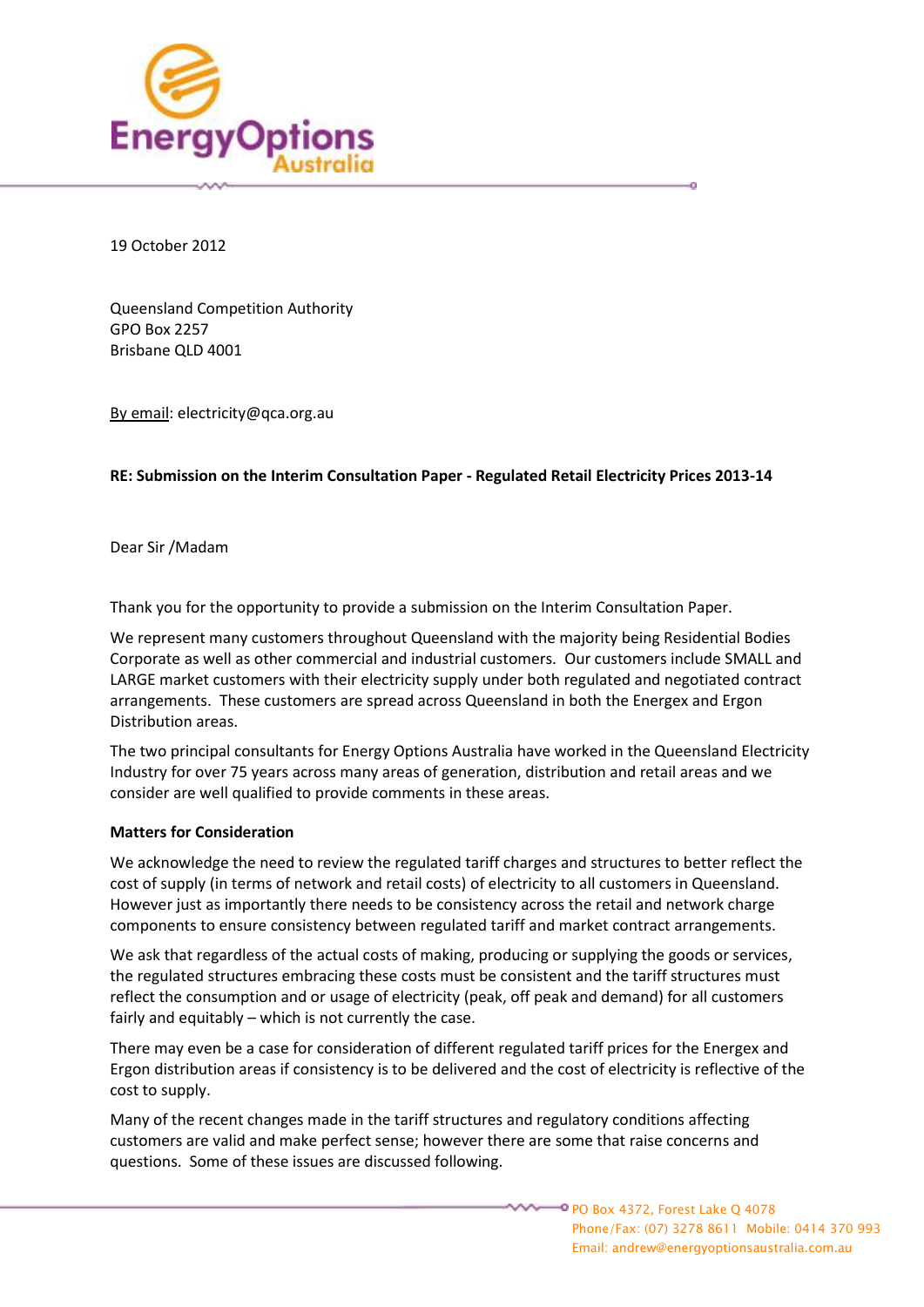# **Tariff 20**

The current Tariff 20 rates for 2012/13 reduced by approximately 23% compared to the rates for 2011/12 and there is concern the new charges do not reflect appropriately the cost of supply under this tariff to the majority of customers eligible for this tariff.

Also basing the N component on the Energex network tariffs has no logic particularly for customers in the Ergon area, particularly when the tariffs for the large customers are based on the N components using the Ergon network tariffs.

In many cases larger customers in both the Energex and Ergon areas with much better load profile / load factors (i.e. overall better utilisation of the network) end up with higher average electricity charges compared to the rate delivered under Tariff 20. This has been particularly devastating for some larger customers who on-supply electricity in shopping centres and commercial properties.

This point is discussed in more detail later.

# **Tariff 22**

The current Time of Use Tariff 22 has little or no differentiation in the off peak rates and therefore does not provide the incentive for customers to alter their practices and move load to off peak times which of course could potentially provide benefit to the network, reduce peak demand and provide a greater utilisation of existing infrastructure.

The peak and off peak rates do not to take into consideration the difference in the retail peak and off peak energy rates delivered by the market. A more appropriate differential in the bundled tariff rates (on the basis of the Energex network charges) would be closer to 5 or 6 c/kWh (or greater) rather that the 2.097 c/kWh. This takes into account up to a 3.0 c/kWh difference in the current peak and off peak negotiated retail energy rates.

# **Tariff 41**

Tariff 41 has little benefit for any small customer and there appears no logic on the structure (or more particularly the component costs) and this limits the use or application of this tariff. For any customer to benefit on this tariff (compared to Tariff 20) they would require a load factor in excess of 70% or greater. In addition any customer with a load factor this high would have a significant amount of off peak usage and be better off on Tariff 22. This means a customer would need an even higher load factor (possibly in excess of 80%) before Tariff 41 was then better than Tariff 22.

In particular the extremely high Service Fee of \$17.05714 per day is perhaps one of the main reasons this tariff is unlikely to be suitable for any customer.

Also the assumptions used by the QCA previously in the final determination of the Regulated Retail Electricity Prices showed a clear lack of understanding and application of this tariff.

We do however see the benefit of this type of tariff and while the structure makes sense in its current form, the individual charge elements do not, and a more balanced set of charges need to be established to make his tariff viable.

### **Large Residential Customers**

There needs to be more clarity in the ability for residential customers such as Bodies Corporate (common area electricity accounts) to remain on a regulated tariff arrangement in the Energex distribution area. While we acknowledge that there are generally greater benefits for larger customers of this type in negotiating a market contract, a Residential Body Corporate has the right to remain on a regulated tariff.

The Retail Electricity Prices as published in the Queensland Government Gazette allows for a large Residential customer to access the tariff but the market participants (retailers and distribution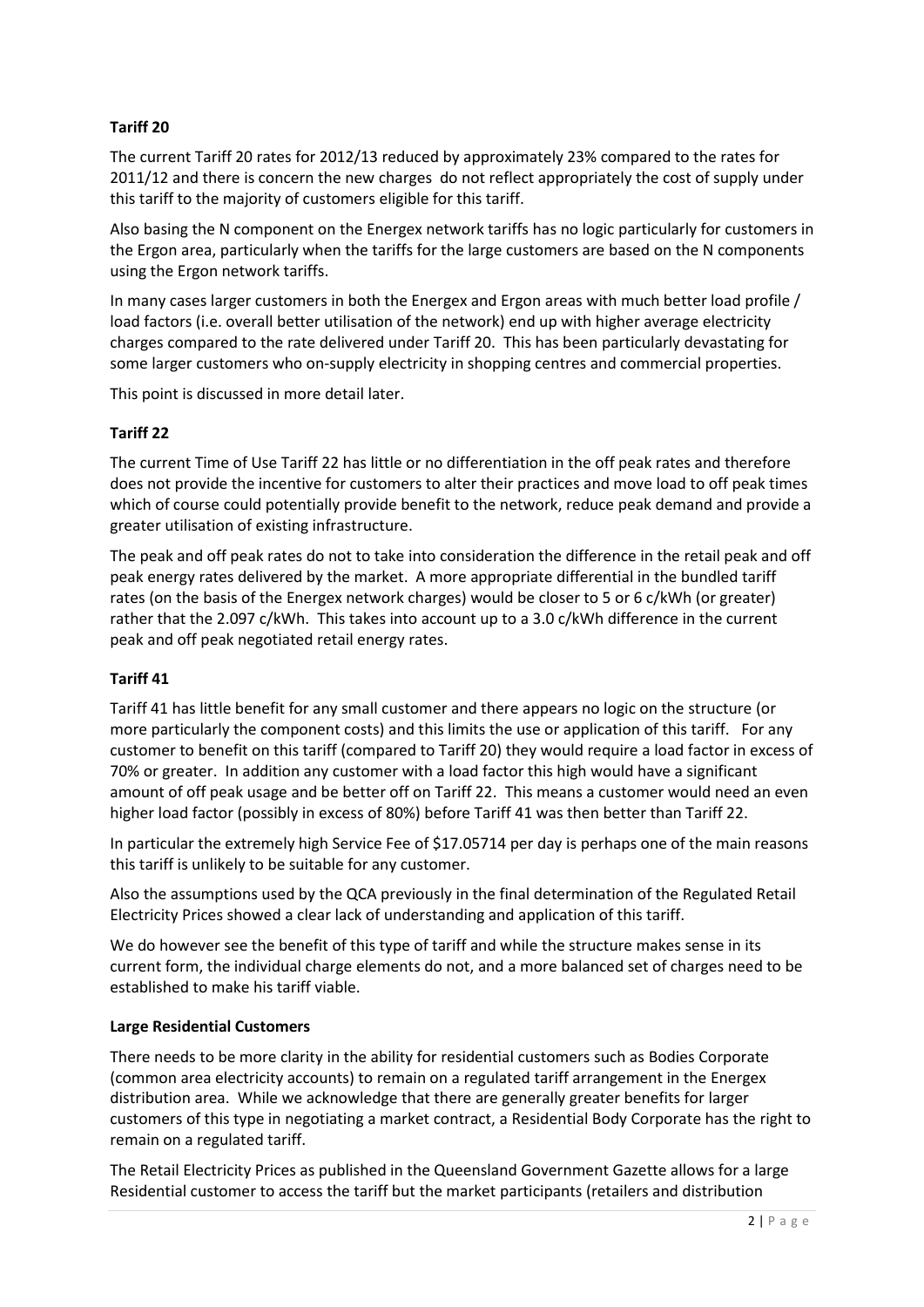entities) seem to have a lack of clarity on the application of these tariffs and are pushing Residential customers into other arrangements often with higher costs.

Our interpretation is that a residential customer such as a Body Corporate common area electricity account should have access to Tariffs 11, 12, 20 and 22 and this needs to be understood by the retailers.

We understand part of this is how the retailers and network may classify the customer. Just because they are currently on Tariff 20 or 22 does not automatically make them a business customer.

Clarification is urgently required in this area so as not to disadvantage large Residential customers.

This is further illustrated by the footnote on page one of the QCA consultation paper stating "*Large customers in Energex's distribution area no longer have access to notified prices*".

*This contradicts our understanding and is a significant inconsistency.*

#### **Impact of Removal of Benchmark Tariff in Embedded Networks**

As you will be aware there are many bulk supply arrangements or embedded networks in Queensland – Bodies Corporate, Shopping Centres, Commercial Building, etc.

The removal of the previous tariffs as a benchmark for all embedded tenants (in the Energex area) who consume over 100,000 kWh is a serious issue for both tenants and landlords alike. This arrangement provides no equitable arrangement in situations where electricity is on-supplied and part of this is due to the crossover of using the Energex and Ergon network tariffs as the underlying N component of the regulated tariffs.

Using the Energex network charges as the basis for the new Tariff 20 charges for small customers and then using the Ergon network tariffs as the basis for the larger demand tariffs (that most landlords will eventually have to change to if not already on one of these tariffs) provides a clear disconnect and will place many larger customers in the Ergon area who on-supply in a loss making situation. We have come across many customers in the Ergon area currently making a loss on-supplying to small tenants.

When you consider a bulk supplied site, particularly one such as a shopping centre, the network charges to the connection point to the centre should always deliver a lower average cost than would be applicable for any tenant under an individual supply. Therefore in general it should be impossible for an embedded tenant with an average load factor to have lower overall electricity charges than the bulk supply connection (assuming a similar overall load factor) for the landlord.

You then have the opposite where is has been made acceptable to on-supply to a large tenant (over 100,000 kWh per annum) in the Energex area at the transitional Tariff 20 charges (in lieu of any other equitable arrangement) with average costs up to 26% more than the new tariff 20 charges. This is a grossly unfair arrangement in particular for tenants of an embedded network in the Energex area.

We acknowledge that large customers should have similar rights to negotiate a better electricity supply arrangement with the landlord or owner in the same manner as any other customers outside of an embedded network, however the current framework in Queensland does not provide for parent/child NMI arrangements that would allow tenants to opt out of an embedded network as they can in other states. This is a decision made by the relevant network companies and retailers – not the embedded network owners.

It is very clear that significant thought is required to create a fair arrangement for both landlords and tenants and that the arrangements reflect the cost of supply for all parties. This is not a simple process as there will be difference between embedded sites in the Energex and Ergon areas.

It is also important that industry bodies such as The Property Council and Shopping Centre Council of Australia are consulted in these matters.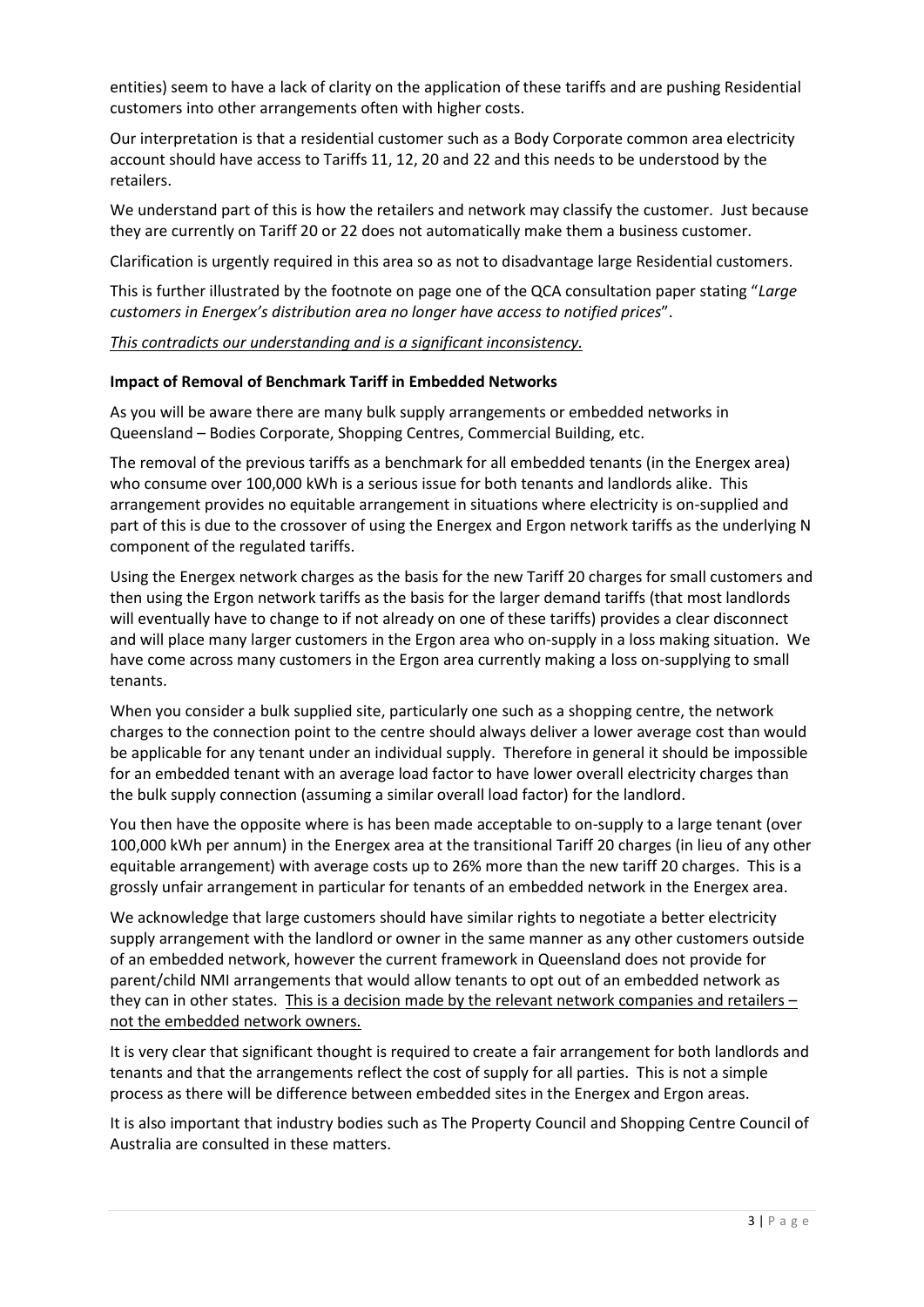### **Network Tariffs**

Basing the network cost component for small customers on the network charges to be levied by Energex and large customers on the network charges to be levied by Ergon Energy in its current form does not deliver an equitable outcome for small and large customers, particularly in the Ergon area.

This is clearly reflected in the issues associated in on-supply arrangements where it is possible for an embedded tenant to have a lower average cost under Tariff 20 than the landlord where the site is on a demand based tariff.

### **Uniform Tariff Policy**

Much of the reform is based on the cost of electricity and the need for all tariffs to be cost reflective. This may unfortunately be the time for consideration for tariffs in the Ergon area to be different to the Energex area.

Many of the issues raised is due directly to the crossover between using Energex and or Ergon networks charges as the basis for the regulated tariff structure and this clearly is not working.

Most other jurisdictions in Australia have different regulated charges that reflect the costs in each distribution area.

### **Network Charges - TUOS and DUOS Charges**

While this may not be directly a responsibility of the QCA in this process, it is an area that we would like to bring to your attention as is does impact directly on the ability to deliver a fair representation of the true network cost for all customers and consistency in the N component of any regulated tariff.

This primarily affects customers in the Energex area using between 100,000 to 300,000 kWh per annum. Recent changes in the structure of the network charges has seen customers in this range face an increase in network charges of between 25% and 67% - well above the average network tariff increase of 16%.

The increases were primarily associated with the way Energex chose to distribute the TUOS or Powerlink transmission use of system charges to all SAC demand customers – i.e. with the major component being a fixed charge of \$10.12 + GST per day.

Customers with smaller consumption will of course pay a disproportionate amount on an average c/kWh basis and this is not reflective of their impact of the upstream infrastructure costs.

As an example a customer classified as small using 99,000 kWh per annum would pay the approximate charges under a SAC non demand network tariff –

DUOS - \$8,519 + GST TUOS - \$1,690 + GST Total - \$10,209 + GST or 10.3129 c/kWh A customer using 101,000 kWh per annum would be forced on to a large market arrangement and their charges under a SAC demand based network tariff (8300) would be as follows - DUOS - \$7,178 + GST

TUOS - \$5,434 + GST

Total - \$12,612+ GST or 12.4871 c/kWh

This represent as increase of over 21%, however the major increase in associated with the TUOS component being over 200% increase over the average cost for the small customer.

The slightly less DUOS charge for the larger customer represents a fairer user pays outcome and you would expect the larger customer with good load factor to have a slightly lower average cost.